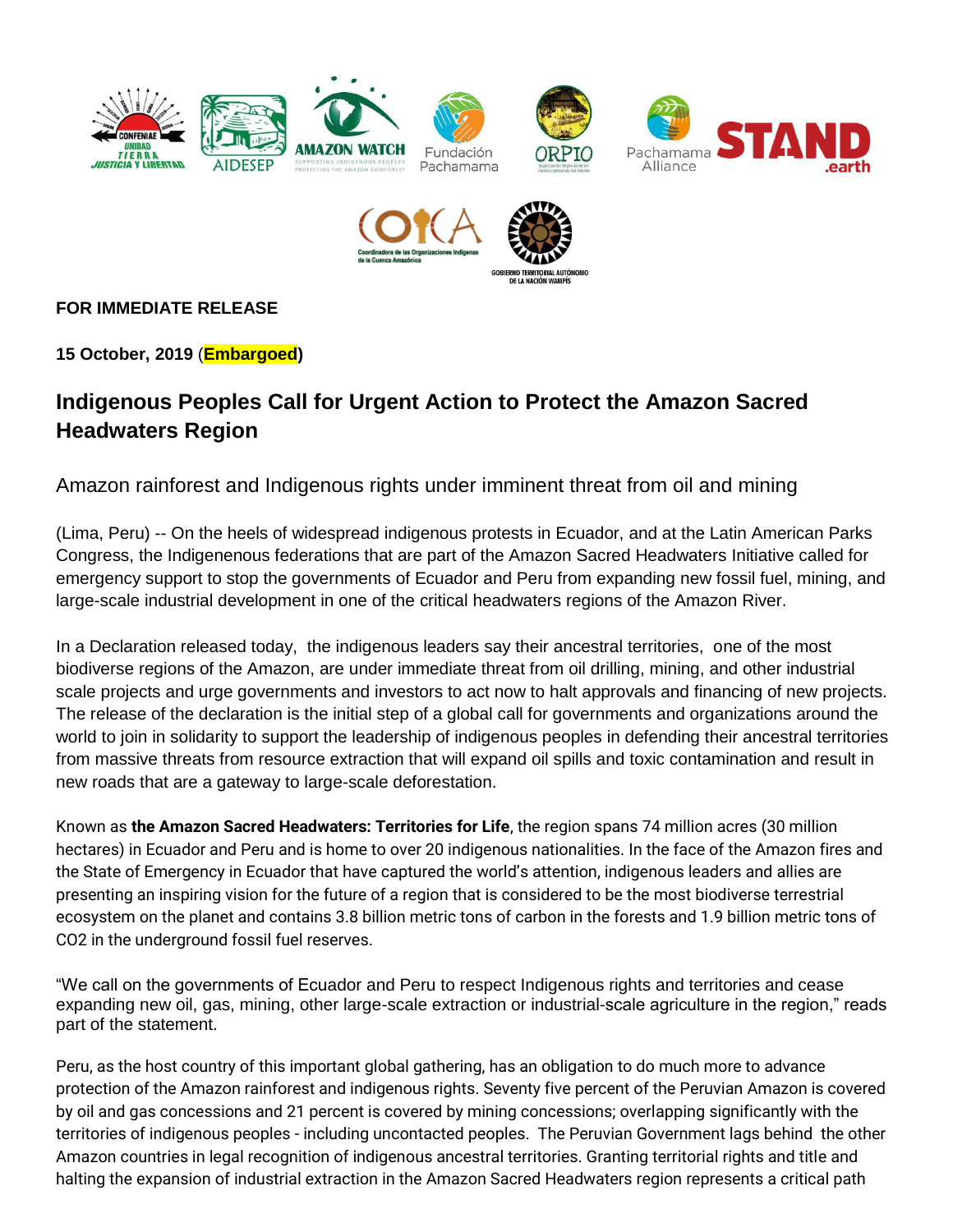forward for Peru to be in line with its commitments as a country that has signed and ratified the Convention on Indigenous and Tribal Peoples, the United Nations Declaration on the Rights of the Indigenous Peoples (UNDRIP), and is a signatory to the Paris Climate accord.

"As indigenous peoples from the region, what happens to the land and the waters happens to us. For too long, our communities have been fractured and harmed by the toxic legacy of industrial extraction. We are united in our solidarity and call for a new era where this region is respected and protected as sacred, "says Domingo Peas Nampichkai, Achuar Leader from CONFENIAE (indigenous organization of the Ecuadorian Amazon).

"Indigenous peoples are united in our vision and determined to protect our sacred rainforest territories for future generations and for all of humanity," say Lizardo Cauper, President of AIDESEP, a Peruvian federation of indigenous nationalities.

"While the Amazon rainforest is nearing a tipping point of ecological collapse, Indigenous nations here are increasingly united around their call for leaving fossil fuels and mineral resources in the ground and ending the shortsighted industrial model of "development" that is causing harm to the vital organs of our biosphere," says Atossa Soltani, Amazon Watch founder and Director of Global Strategy for the Initiative.

"It is unacceptable that as part of the Amazon rainforest burns, another part is being targeted for new oil drilling," says Tzeporah Berman, International Program Director at Stand.earth and Climate Breakthrough Award Winner. "Bolsanaro has said he does not want the billions in support that many countries around the world are offering to protect the Amazon. These funds should be redirected to support the indigenous vision in Ecuador and Peru in ensuring that oil is kept in the ground in the most biodiverse region of the Amazon."

"The indigenous movement in Ecuador, is the most important stakeholder for the political and economic future of the country. A Green New Deal in Ecuador, includes the permanent protection of the Amazon, to promote a real contribution to fight climate change, and to reduce the poverty, inequity and inequality gap; advancing a new model that respects the life of all", says Belen Paez, Executive Director of Fundacion Pachamama.

The Amazon Sacred Headwaters Initiative is led by Amazonian indigenous federations CONFENIAE (Ecuador), AIDESEP (Peru), COICA (Coordinator of the Indigenous Organizations of the Amazon Basin), in partnership with Pachamama Alliance, Amazon Watch, Fundación Pachamama, and Stand.earth.

#### [www.sacredheadwaters.org](http://www.sacredheadwaters.org/) [www.cuencasagradas.org](http://www.cuencasagradas.org/)

#### **Media Contacts:**

Indigenous Leaders From Above and Others Available for Interview (with translation provided) Atossa Soltani: Sacred Headwaters Initiative - WhatsApp +1-202-256-9795 / [atossa@sacredheadwaters.org](mailto:atossa@sacredheadwaters.org) Belen Paez: Fundacion Pachamama - WhatsApp +59 399-994-1930/ [belenpaez74@gmail.com](mailto:belenpaez74@gmail.com) Leila Salazar-Lopez: Amazon Watch, 415-341-5509 [leila@amazonwatch.org](mailto:leila@amazonwatch.org) Kevin Koenig, Amazon Watch,, 415-726-4607, [kevin@amazonwatch.org](mailto:kevin@amazonwatch.org) Tzeporah Berman, Stand.earth, 604-313-4713, tzeporah@stand.earth Tyson Miller, Stand.earth, 828-279-2343 / tyson@stand.earth

#### **Events at the Parks Congress:**

#### **October 15:**

12:15pm: Presentation on the Sacred Headwaters (Indigenous Maloka) 7:30pm: Event at the Indigenous Maloka

#### **October 16:**

6:50pm: Event on the Napo Tigre Protected Area Vision (Indigenous Maloka)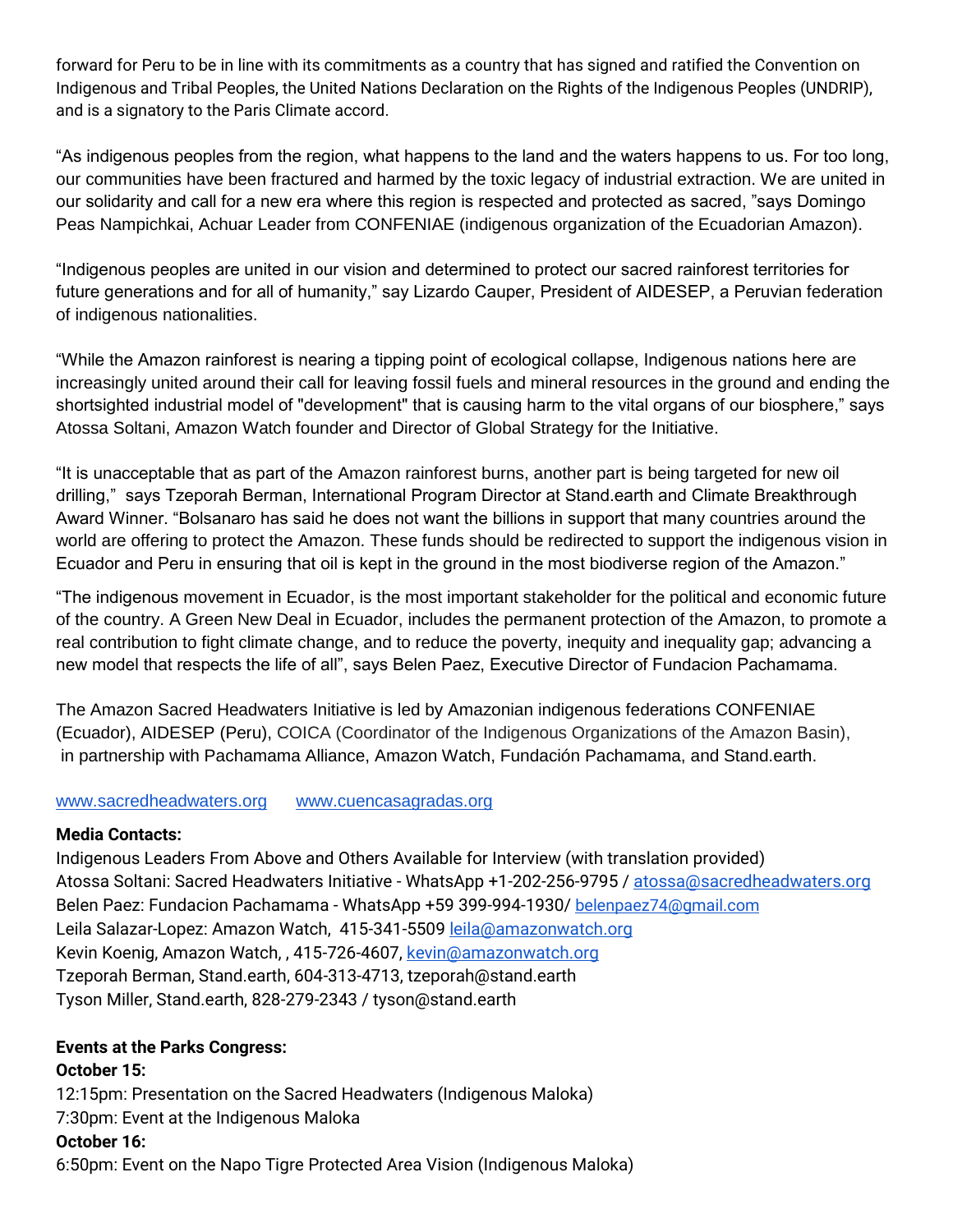**(Spanish Language Version)**



**15 de octubre de 2019 (Embargado)**

# **Pueblos Indígenas hacen un llamado de acción urgente para la protección de la región de las Cuencas Sagradas de la Amazonía**

*La Amazonía y los derechos de los pueblos indígenas se encuentran bajo una amenaza inminente debido al avance del petróleo y la minería.*

(Lima, Perú) – En el marco de las masivas protestas indígenas en Ecuador, en el Congreso de Áreas Protegidas de Latinoamérica y el Caribe de la UICN (CAPLAC), las federaciones indígenas que son parte de la Iniciativa de las Cuencas Sagradas, solicitamos apoyo urgente para impedir que los gobiernos de Ecuador y Perú expandan la explotación de combustibles fósiles y minerales, así como proyectos a gran escala, en una de las regiones de nacientes del Río Amazonas.

En una declaración emitida hoy, los líderes indígenas manifiestan que sus territorios ancestrales, uno de los lugares más biodiversos de la Amazonía, están bajo inminente amenaza debido al avance de la frontera petrolera, la minería, y otros proyectos de escala industrial, por lo que urgen a gobiernos e inversionistas a actuar ahora para detener la aprobación y financiamiento de nuevos proyectos. La difusión de esta declaratoria es el paso inicial en un llamado global a organizaciones alrededor del mundo para unirse en solidaridad, para apoyar el liderazgo de los pueblos indígenas en la defensa de sus territorios ancestrales frente a grandes amenazas como la extracción de recursos que supondrá la apertura de nuevas vías y carreteras que faciliten la deforestación a gran escala, derrames petroleros y contaminación tóxica.

Conocida como la Iniciativa de las "Cuencas Sagradas: Territorios para la Vida", la región se extiende en 30 millones de hectáreas entre Ecuador y Perú, es hogar de más de 20 nacionalidades indígenas. Ante eventos como los incendios en la Amazonía y el recientemente declarado estado de excepción declarado en el Ecuador que ha captado la atención internacional, líderes indígenas y aliados presentan una visión inspiradora para el futuro de una región considerada como el ecosistema terrestre más biodiverso del planeta, cuyo bosque retiene 3.8 mil millones de toneladas métricas de carbono, y 1.9 mil millones de toneladas métricas de CO2 en reservas de combustibles fósiles bajo el suelo.

"Llamamos a los gobiernos de Ecuador y Perú a respetar los derechos y territorios indígenas, y detener la expansión de nuevas operaciones de petróleo, minería y agroindustria a gran escala en la región", señala parte de la declaración.

Perú, como el país anfitrión de este encuentro global, tiene la obligación de hacer mucho más para promover la conservación y proteger los derechos indígenas, dado que el 75% de la Amazonía peruana está cubierta por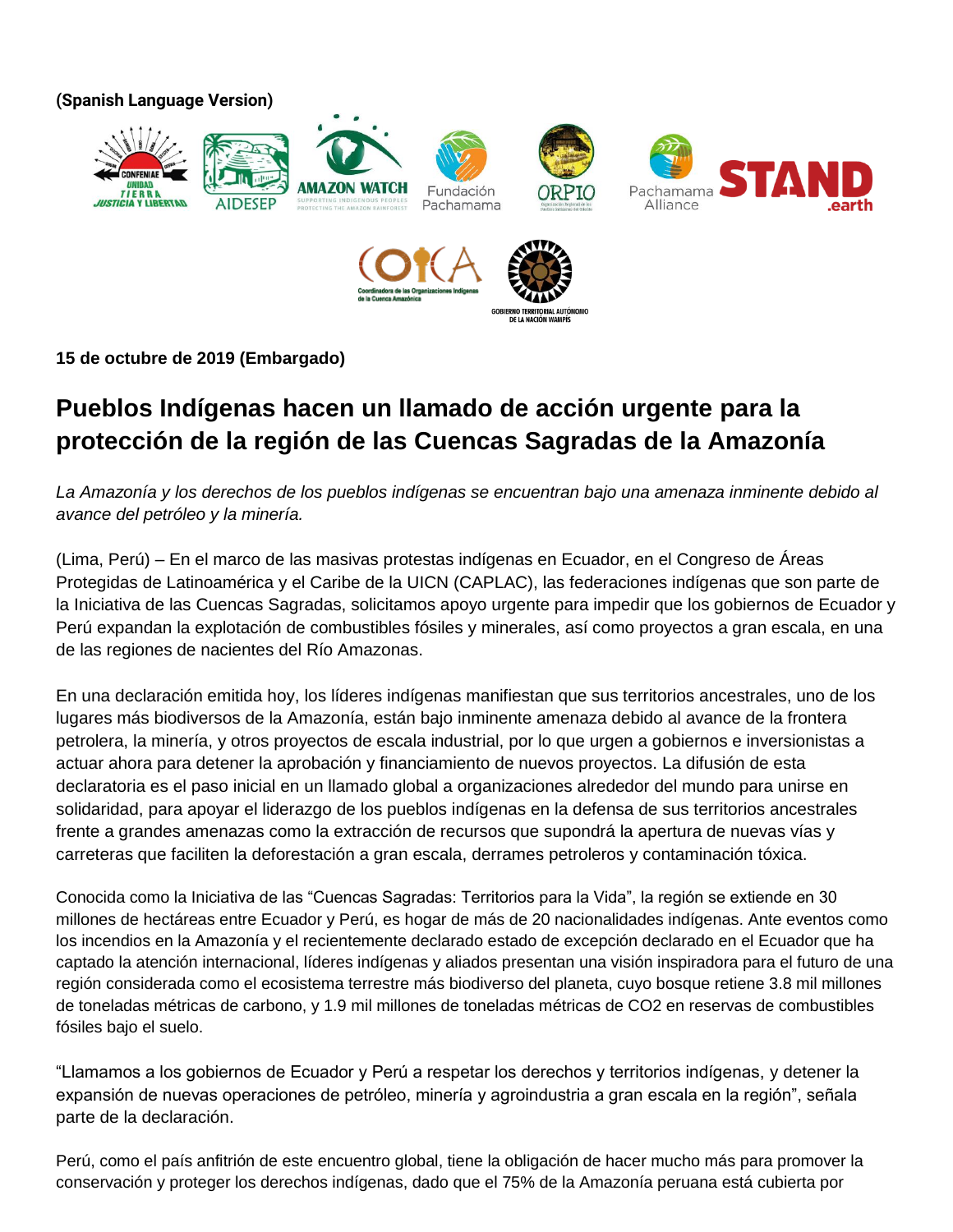concesiones de petróleo y gas, y 21% por concesiones mineras; mismas que se superponen con territorios indígenas. Además, al gobierno peruano le queda mucho por hacer en cuanto al reconocimiento de territorios ancestrales indígenas. Reconocer y adjudicar derechos y títulos territoriales indígenas, así como evitar la expansión de la extracción industrial de recursos en la región de las Cuencas Sagradas de la Amazonía, representa un paso fundamental para que el Perú cumpla los compromisos que ha adquirido como Estado, en el marco del Convenio 169 de la OIT, la Declaración de las Naciones Unidas sobre los Derechos de los Pueblos indígenas, y el Acuerdo de París.

"Como pueblos indígenas de la región, lo que les pasa a nuestros bosques y ríos, nos pasa a nosotros. Por mucho tiempo, nuestras comunidades han sido fracturadas y afectadas por el legado tóxico de la extracción industrial. Estamos unidos en nuestra resistencia y hacemos un llamado a una nueva era, donde esta región sea respetada como sagrada y protegida", señala Domingo Peas Nampichkai, líder Achuar de la CONFENIAE (Confederación de Nacionalidades Indígenas de la Amazonía Ecuatoriana).

"Los pueblos indígenas estamos unidos en nuestra visión, y determinados a proteger nuestros territorios y bosques sagrados para las futuras generaciones y el resto de la humanidad", señala Lizardo Cauper, Presidente de AIDESEP, una federación de nacionalidades indígenas peruanas.

"Mientras la Amazonía está cerca de un punto de inflexión de colapso ecológico, las naciones indígenas aquí se encuentran cada vez más unidas por su llamado a mantener los combustibles fósiles y minerales bajo el suelo, y acabar con el modelo industrial cortoplacista de "desarrollo" que está causando daño a los órganos vitales de nuestra biósfera", señala Atossa Soltani, fundadora de Amazon Watch y directora de la Estrategia Global de la Iniciativa.

"Es inaceptable que mientras parte de la Amazonía se quema, otra parte esté siendo objeto de nuevas operaciones petroleras", señala Tzeporah Berman, director del Programa Internacional de Stand.earth, y ganador del Premio Climate Breakthrough. "Bolsonaro ha dicho que no quiere los miles de millones en ayuda que muchos países del mundo han ofrecido para proteger la Amazonía. Estos fondos deberían ser redireccionados para apoyar la visión indígena en Ecuador y Perú para asegurarse que el petróleo sea mantenido bajo el suelo en la región más biodiversa en la Amazonía".

"El movimiento indígena del Ecuador es el actor más importante para el futuro político y económico del País. Un nuevo pacto verde Ecuador que incluya la protección permanente de la Amazonía impulsando una contribución real para revertir el calentamiento global y por otra parte que sirva para la reducción de brechas de pobreza, inequidad y desigualdad impulsando un nuevo modelo que respete la vida de todos", señala Belén Páez, Directora Ejecutiva de Fundación Pachamama.

La iniciativa de las Cuencas Sagradas es liderada por las federaciones indígenas: CONFENIAE (Ecuador), AIDESEP (Perú), COICA (Coordinador de las Organizaciones Indígenas de la Cuenca del Amazonas), junto con todas sus filiales y organizaciones de base, en alianza con Amazon Watch, Pachamama Alliance, Stand.earth y Fundación Pachamama.

**[www.cuencasagradas.org](http://www.cuencasagradas.org/) / [www.sacredheadwaters.org](http://www.sacredheadwaters.org/)**

**Contactos:**

**Líderes indígenas: Domingo Peas (CONFENIAE), Lizardo Cauper (AIDESEP), y muchos más. (con traducción en inglés provista) Atossa Soltani: Sacred Headwaters Initiative - WhatsApp +1-**202-256-9795 / atossa@sacredheadwaters.org